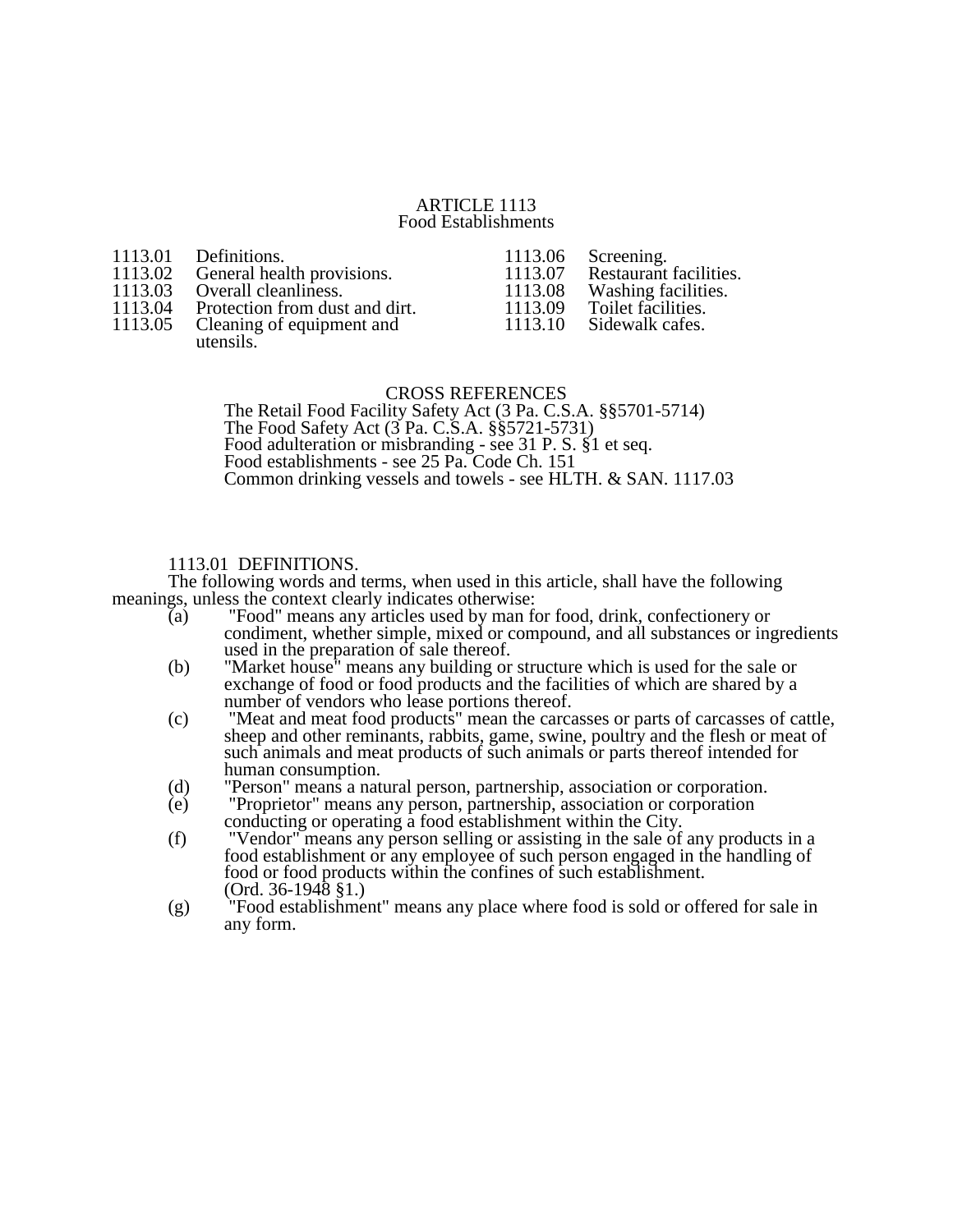# 1113.02 GENERAL HEALTH PROVISIONS.

Every building or portion thereof within the City occupied or used as a food establishment shall be provided with adequate light, drainage, plumbing and ventilation, and shall be conducted with due regard for the purity and wholesomeness of the food sold or stored therein and with strict regard to the health of the patrons and vendors. All vendors shall comply with the requirements of the laws of the Commonwealth and with City ordinances which govern food handling and food handlers.

 $(Ord. 36-1948 \$ §2.)

#### 1113.03 OVERALL CLEANLINESS.

The floors, side walls, ceilings, stands, display counters, shelves and equipment of every food establishment shall at all times be maintained in a clean, healthful and sanitary condition, shall be kept in good repair, and shall be free from litter and rubbish. Where practicable, the floors, of such food establishment shall be made of suitable nonabsorbent material which can be flushed and washed clean with water.

(Ord. 36-1948 §3.)

### 1113.04 PROTECTION FROM DUST AND DIRT.

All food intended for sale, offered for sale, or exposed for sale shall be securely protected from flies, dust, dirt and contamination. All food ready for consumption without further cleaning or preparation and all meat or meat products, shall be protected from purchaser handling and shall be covered by some permanent means, such as glass cases or wood, metal or pasteboard covers, or shall be completely packaged or wrapped in transparent paper or other suitable material approved by the City Director of Health in such a way as to protect it from flies, dust, dirt and contamination.

(Ord. 36-1948 §4.)

#### 1113.05 CLEANING OF EQUIPMENT AND UTENSILS.

All racks, tables, shelves, receptacles, utensils and other equipment used in moving, handling or processing of foods or food products shall be thoroughly cleaned daily, or more often when necessary for the preservation of health.  $(Ord. 36-1948 \$ §5.)

#### 1113.06 SCREENING.

The doors, windows and other openings of every food establishment shall be fitted with self-closing screen doors and wire window screen of not coarser than fourteen mesh wire gauge. In lieu of self-closing screen doors effective mechanical forced air current insect repellants may be installed which shall prevent insects from entering through the doors thereof. (Ord. 10-1990 §1. Passed 8-7-90.)

#### 1113.07 RESTAURANT FACILITIES.

Where restaurants or eating places are provided in any food establishment such restaurants or eating places shall comply with the requirements of the sanitation laws of the Commonwealth of Pennsylvania and of the City governing restaurants and eating places, and shall be subject to the same inspection as are all other eating and drinking establishments in the City. (Ord. 36-1948 §7.)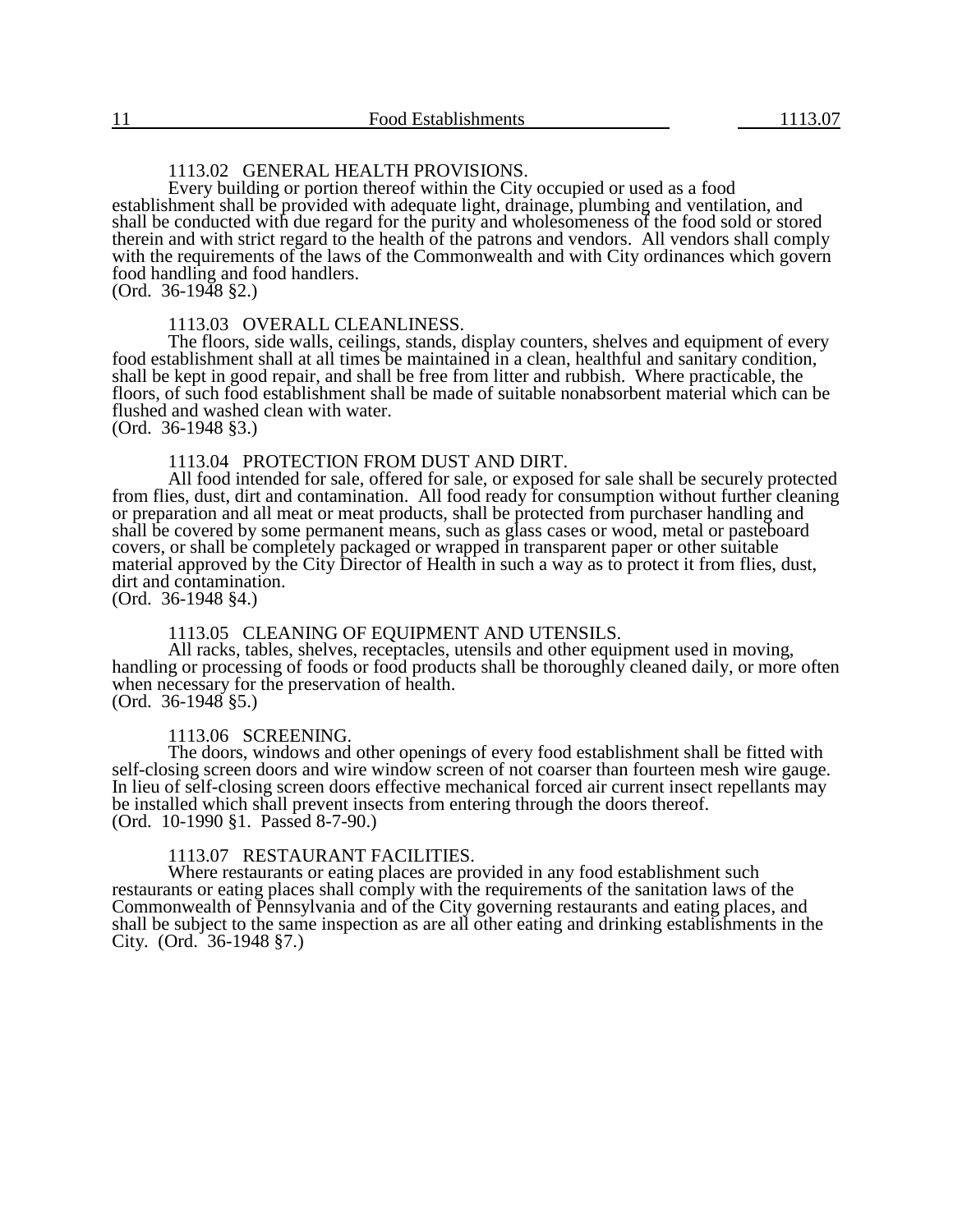## 1113.08 WASHING FACILITIES.

Washing facilities ample for the use of vendors shall be provided, and at all times shall be maintained in a clean and sanitary condition. Running water, including both hot and cold water, soap and individual clean towels or sanitary paper towels shall be provided for the use of vendors, and no vendor shall engage in work following a visit to the toilet without thoroughly washing his or her hands. The use of any common towel is prohibited, and, where individual towels are provided these shall be laundered after each separate use.  $(Ord. 36-1948 \$ §8.)

#### 1113.09 TOILET FACILITIES.

In every food establishment there shall be provided adequate toilet facilities of sanitary construction including separate facilities for men and women. Each toilet shall be entirely separate and apart from any room used for the handling of food products, shall be provided with self-closing doors, and shall at all times be kept in a sanitary condition. (Ord. 36-1948 §9.)

# 1113.10 SIDEWALK CAFES.<br>(a) Declaration of Purpose.

Declaration of Purpose. The City of York City Council encourages an attractive, functional and economically vital community and shopping areas that are safe and pleasant environments to live near and to do business within. Council recognizes that commercial development is a major identifying feature in a community, offering impressions to residents and visitors alike of the quality of life available. It is Council's intent to encourage commercial growth that contributes to a vibrant and attractive community. Council believes that these activities can greatly contribute to a pedestrian friendly community if they conform to specific public health, and safety requirements defined herein.

(b) Sidewalk Cafes. No person shall engage in the operation of a sidewalk cafe, without first applying for and obtaining a permit from the City of York Community Development Department and then operating within the terms and conditions of all applicable City ordinances. The sidewalk cafe permit enables a restaurant to have outdoor dining, consistent with the terms herein.

(c) Definitions. For the purpose of this section, the following terms shall have the following meanings:  $(1)$ 

- (1) **ABUTTING PROPERTY** property contiguous to a public street rightof-way on which a sidewalk cafe will be operated under the terms of this section.
- (2) **CENTRAL BUSINESS DISTRICT (CBD)** is the zoning district defined as the downtown center for government services, offices, shopping, hotels, entertainment and cultural activity.
- (3) **CITY ENGINEER** the Engineer appointed by the City of York to hold this position.
- (4) **COMMERCIAL WATERFRONT DISTRICT (CW)** is the zoning district defined as the area established to allow for special water oriented commercial activity in the central area of the City bordering on the Codorus Creek and to incorporate normal commercial activity and touristrelated commercial activity in an urban park setting of the Codorus Creek.
- (5) **HEALTH OFFICER** the Health Officer of the City of York or his authorized representative.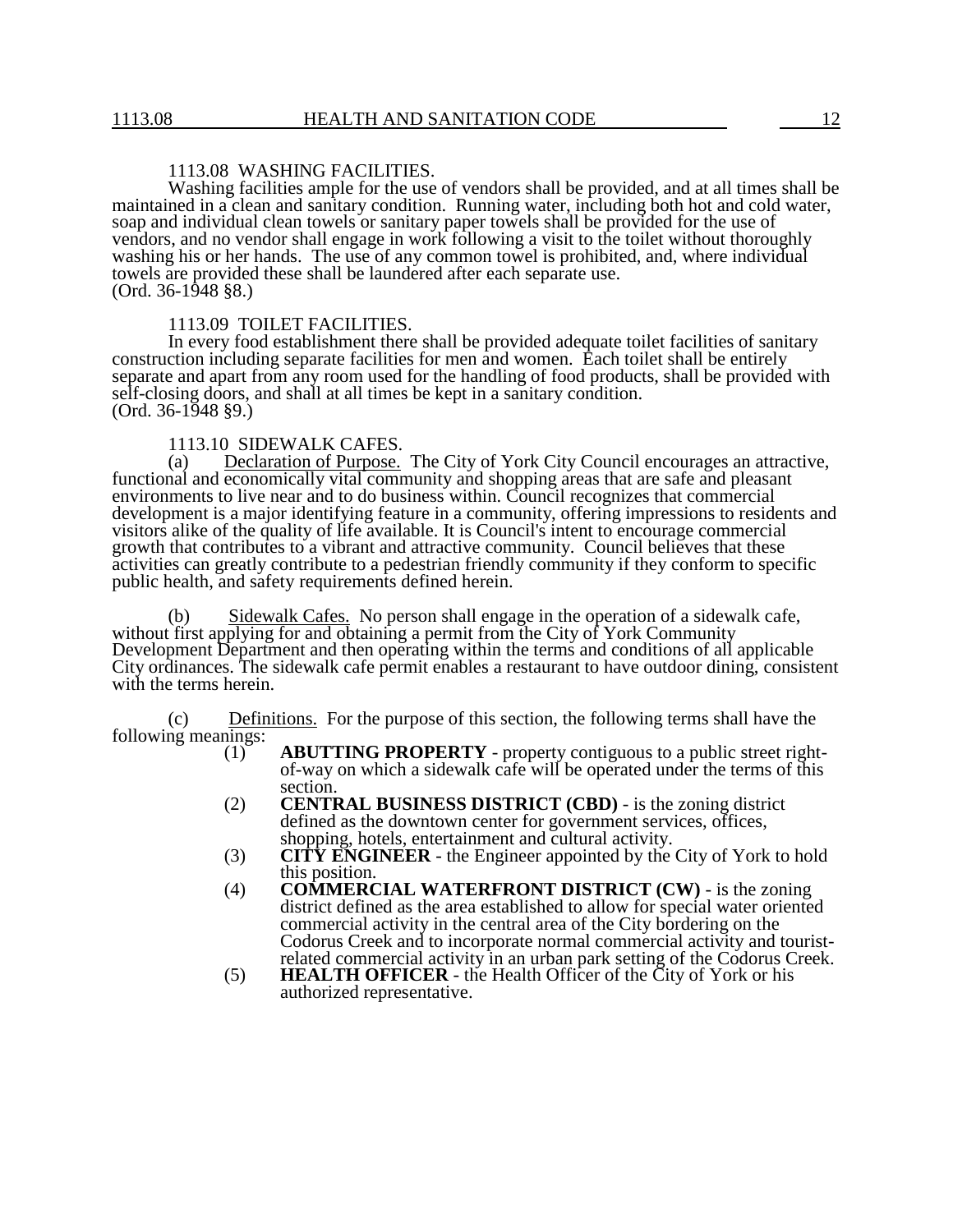| 12A |      | <b>Food Establishments</b>                                                                                                                                                                                                                                                                                                                                                                                                                                                                                                                                                     | 1113.10 |
|-----|------|--------------------------------------------------------------------------------------------------------------------------------------------------------------------------------------------------------------------------------------------------------------------------------------------------------------------------------------------------------------------------------------------------------------------------------------------------------------------------------------------------------------------------------------------------------------------------------|---------|
|     | (6)  | <b>MINI CAFE</b> - a sidewalk cafe comprised of bistro tables which seats no<br>more than four persons, does not serve alcohol and is without service from                                                                                                                                                                                                                                                                                                                                                                                                                     |         |
|     | (7)  | wait staff.<br><b>OWNER</b> - includes any owner of fee simple title, part owner, joint owner,<br>tenant in common, tenant in partnership, joint tenant or tenant by the<br>entirety of the whole of the land contiguous to the street right-of-way on                                                                                                                                                                                                                                                                                                                         |         |
|     | (8)  | which a sidewalk cafe is to be operated under the authority of this section.<br><b>PEDESTRIAN WALKWAY</b> - that portion of a sidewalk area that is free<br>of any obstruction, fixture or appurtenance and is used for pedestrian<br>travel.                                                                                                                                                                                                                                                                                                                                  |         |
|     | (9)  | PERSON - includes a partnership, corporation, association, trust, estate or                                                                                                                                                                                                                                                                                                                                                                                                                                                                                                    |         |
|     | (10) | other legally recognized entity, as well as an individual.<br><b>PUBLIC SERVICE FACILITY</b> - a public telephone, mailbox, bench or<br>other facility provided for the use of the general public.                                                                                                                                                                                                                                                                                                                                                                             |         |
|     | (11) | <b>RESTAURANT</b> - a food service establishment where food is purchased<br>and served in individual portions for consumption on the premises. This<br>term shall not include an establishment that operates exclusively as a<br>caterer, a commissary, a food processing establishment, a mobile food<br>unit, a retail food store or a temporary food service establishment.                                                                                                                                                                                                 |         |
|     | (12) | <b>SIDEWALK</b> - any paved area between the curbline and a structure,<br>whether publicly or privately owned, which is used by the public or open<br>to use by the public.                                                                                                                                                                                                                                                                                                                                                                                                    |         |
|     | (13) | <b>SIDEWALK CAFE</b> - an outdoor dining area operated by a restaurant,<br>serves alcohol, has tables that seat two or more patrons, provides wait staff<br>for its patrons and is located on a sidewalk area or other designated public<br>place and containing removable tables, chairs, plants and related<br>appurtenances, which is not located on or does not encroach upon the<br>pedestrian walkway as established under the provisions of this section. It<br>shall not be enclosed by fixed walls and shall be open to the air, except<br>that it may have a canopy. |         |
|     | (14) | <b>STREET RIGHT-OF-WAY</b> - the entire right-of-way of a public<br>highway, public alley or public road, including the designated sidewalk                                                                                                                                                                                                                                                                                                                                                                                                                                    |         |

(d) Unlawful to Operate Without Registering. It shall be unlawful for any person, firm, corporation, transient merchant, church, club, charitable institution, hawker or peddler to vend, sell or dispose of or offer to vend, sell, dispose of or display, any food, goods, wares, merchandise, produce or vegetables on any public walk, street, alley or anywhere within the City of York without registering with the Economic and Community Development Department and Treasurer's Office unless authorized by City ordinance. The phrase "sidewalk cafe" in this section will be applied to both sidewalk cafes and mini-cafes unless otherwise stated.

areas.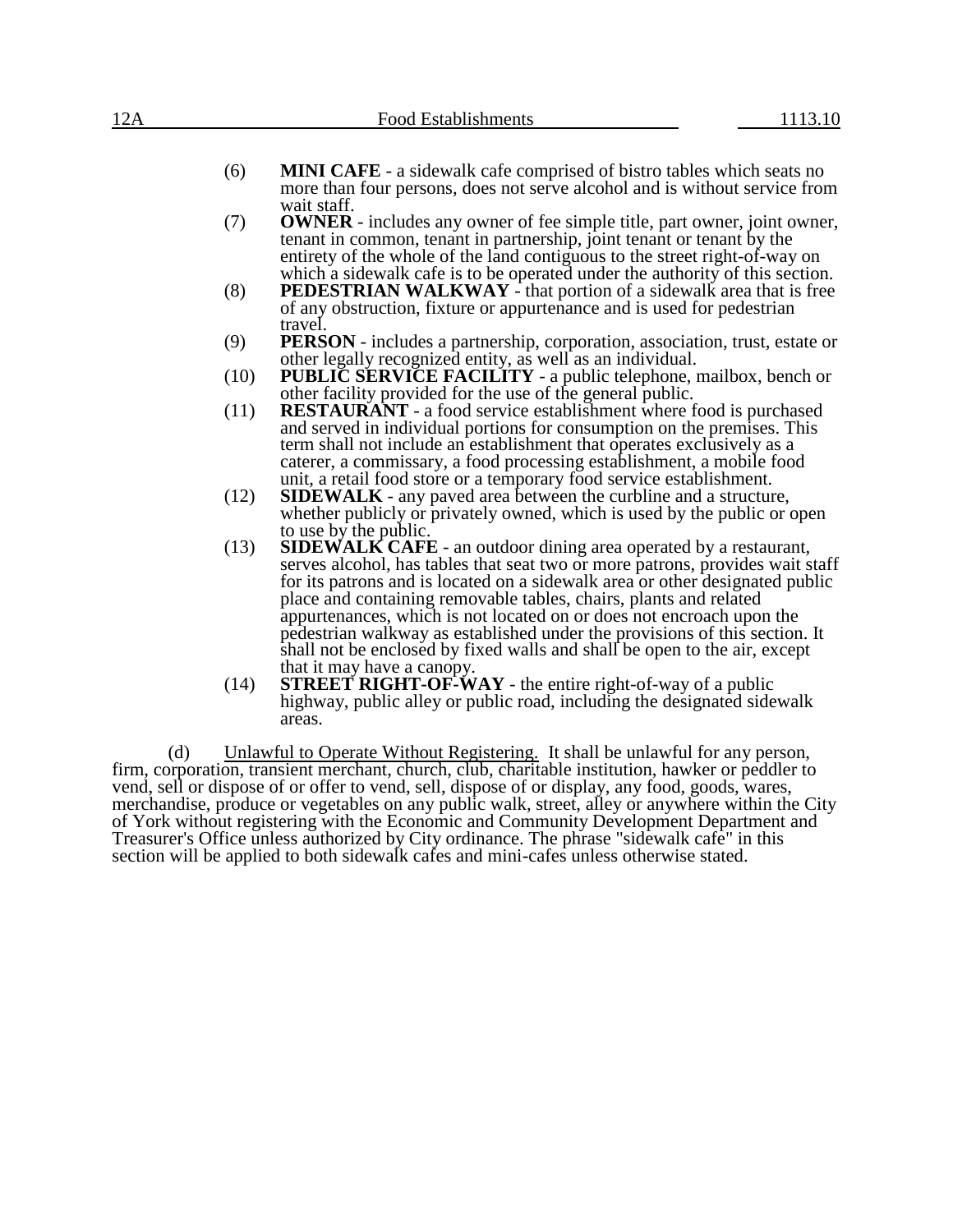(e) Issuance of Permits, Display. The Community Development Department is hereby authorized to grant revocable licenses for the use of the sidewalks for sidewalk cafes in the Central Business (CBD) Zoning District and the Commercial Waterfront (CW) Zoning District upon the following terms and conditions. When the Community Development Department has approved the issuance of a sidewalk cafe permit, the applicant shall be issued a permit. The permit shall contain the information required on the application, the expiration date, and one of the photographs submitted with the application. The permit shall be carried by the applicant at all times when engaged in sidewalk café activities and shall be exhibited for inspection for any person.<br>(1) The

- The applicant shall delineate the cafe area as an established and recognizable area that may include a removable physical barrier separating patrons from pedestrian traffic. The delineation and layout of the café area shall be consistent with the site plan submitted by the applicant.
- (2) No sidewalk cafe may be operated except:
	- A. As an accessory to a restaurant or retail food store lawfully operating on the first floor of the premises.
	- B. On the sidewalk in front of the principal place of business of such entity.
	- By the entity which operates the restaurant or retail food store.
- (3) Sidewalk cafes shall operate the hours the establishment operates.<br>
(4) Furnishings of a sidewalk cafe shall consist solely of readily remo
- Furnishings of a sidewalk cafe shall consist solely of readily removable umbrellas, covers, railings, tables, chairs, planters containing live plants, waste receptacles and accessories. Furnishings may not be attached, even in a temporary manner, to the sidewalk or other public property or to any building or structure. All furnishings shall be secured and out of the path of foot traffic or removed from the sidewalk and stored in an approved manner when the sidewalk cafe is not in operation. All furnishings stored outside shall be stored in a neat and orderly fashion.
- (5) All food must be prepared by a licensed food provider.<br>  $(6)$  The applicant shall be responsible for obtaining, maintain
- The applicant shall be responsible for obtaining, maintaining in full force and effect and complying with the terms and conditions of any permit which may be required under any other law or regulation for the serving of food or beverages, including alcoholic beverages, at a sidewalk cafe.
- (7) Sidewalk cafes, the public property on which they are located and the surrounding area shall at all times be kept free and clear of litter, debris and any substance that may damage the sidewalk or cause pedestrian injury.
- (8) All sidewalk cafes and attendant facilities shall be inspected by the Community Development Department prior to permit issuance.
- (9) Acceptance of a sidewalk cafe permit is an express acknowledgment and consent to the terms and restrictions set by this section. The grant and usage of such license is a privilege, not a right, subject to reasonable restrictions as set out herein or as may be promulgated by the regulatory authority.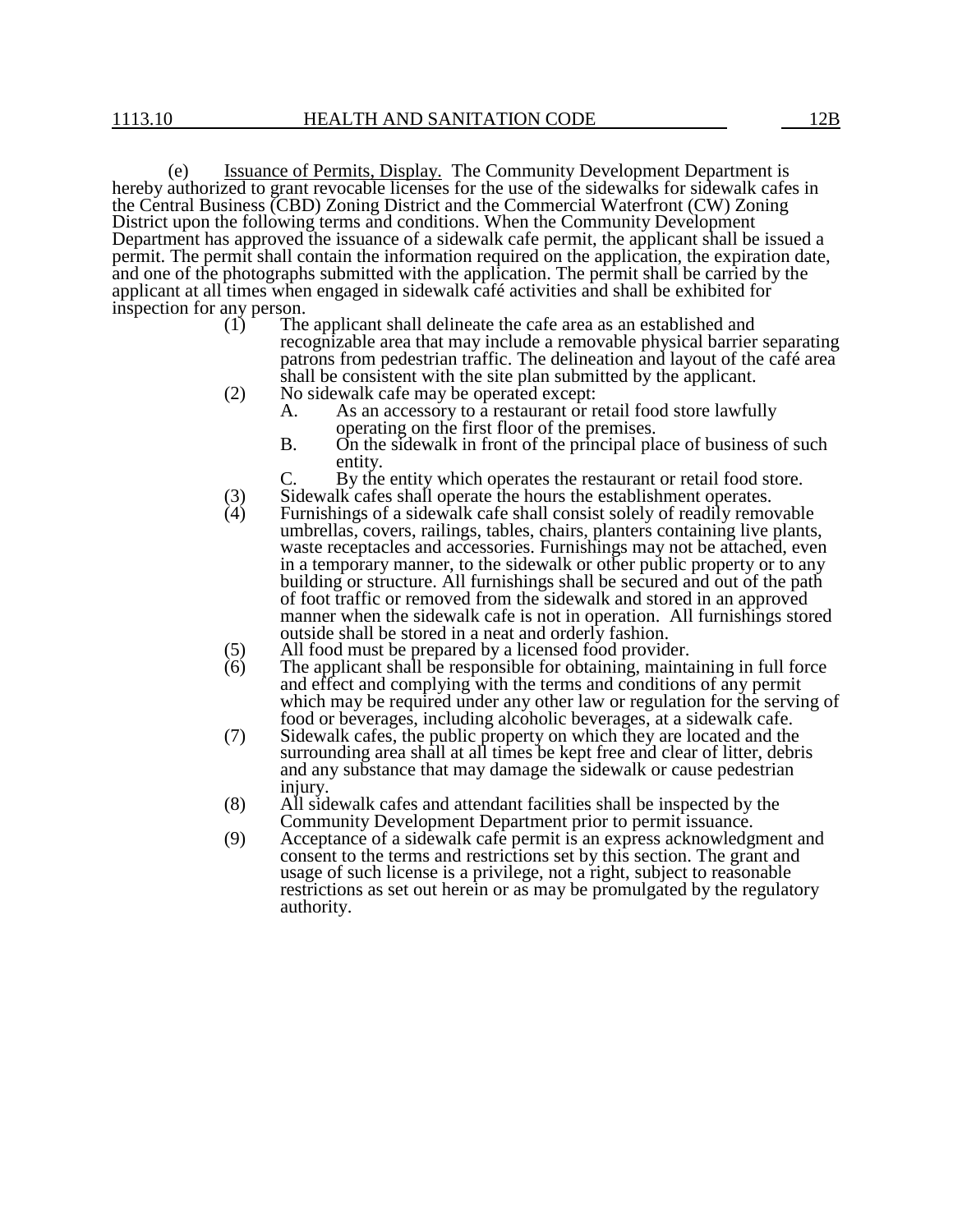(10) As an express condition of the acceptance of a permit hereunder, the recipient agrees to police for trash and debris an area extending 15 feet in each direction from the outermost portion or boundary of the sidewalk cafe at least twice daily.

(f) Design Standards and Regulations. All sidewalk cafes shall comply with the following standards:

- (1) A sidewalk cafe shall have a pedestrian walkway with an unobstructed width of 5 feet between the sidewalk café and the interior curbline and 4 feet between the sidewalk cafe and any obstacle (tree, pole, post, sign, planting area, bus shelter, etc.) when such an obstacle exists. The pedestrian walkway shall have a minimum 3 feet of smooth, even surface with traditionally accepted irregularities, be provided with an unobstructed height of 7 feet between the ground plane and an overhead obstacle (tree branch, overhead sign, awning, etc.).
- (2) No sidewalk cafe may be permanently located within the sidewalk area by means of raised deck platform, fence, walls or other structures or enclosed by fixed walls, except that sidewalk cafe boundaries may be delineated by the use of temporary barriers such as balustrades, cordons or railings. Any such temporary barriers must be easily removed and 3 feet or less in height above the sidewalk. Under no circumstances shall temporary barriers as authorized hereunder be allowed in the identified pedestrian walkway, nor shall a temporary barrier be affixed to the sidewalk or to any permanent structure, except that it may be attached by removable clips or devices approved in advance by the City Engineer.
- (3) The City Engineer may approve temporary platforms or similar structures for the sole purpose of leveling sidewalk cafe areas on which sidewalk cafes are located. Any such structures shall be subject to Section 1 "Removal of Improvement" restrictions, including removal for snow and ice maintenance.
- (4) No sidewalk cafe shall be situated:
	- A. Within 6 feet of any pedestrian crossing.<br>B. Within 5 feet along the street line of any
	- Within 5 feet along the street line of any fire hydrant or other emergency facility.
	- C. Within 5 feet of any driveway.<br>D. Within 10 feet to the rear of an
	- Within 10 feet to the rear of any sign marking a designated bus stop.
	- E. In a manner which restricts sight easements of vehicular traffic.<br>F. In a manner which obstructs traffic control devices or traffic sig
	- In a manner which obstructs traffic control devices or traffic signs.
- (5) All sidewalk cafes shall be open to the air.
- (6) Canopies and awnings may be permitted in accordance with specifications, as delineated by the Building Code and the Zoning Ordinance that relate to height, placement, interference with pedestrian passage and traffic sight easements.
- (7) Sidewalk cafes shall in no way obstruct the ingress to or the egress from any building or business.
- (8) All sidewalk cafes and their attendant facilities or improvements shall comply with clearances required for structures in relation to utility lines as provided in the Building Code.
- (9) No sidewalk cafe shall be located on the sidewalk between the building facade and a bus stop.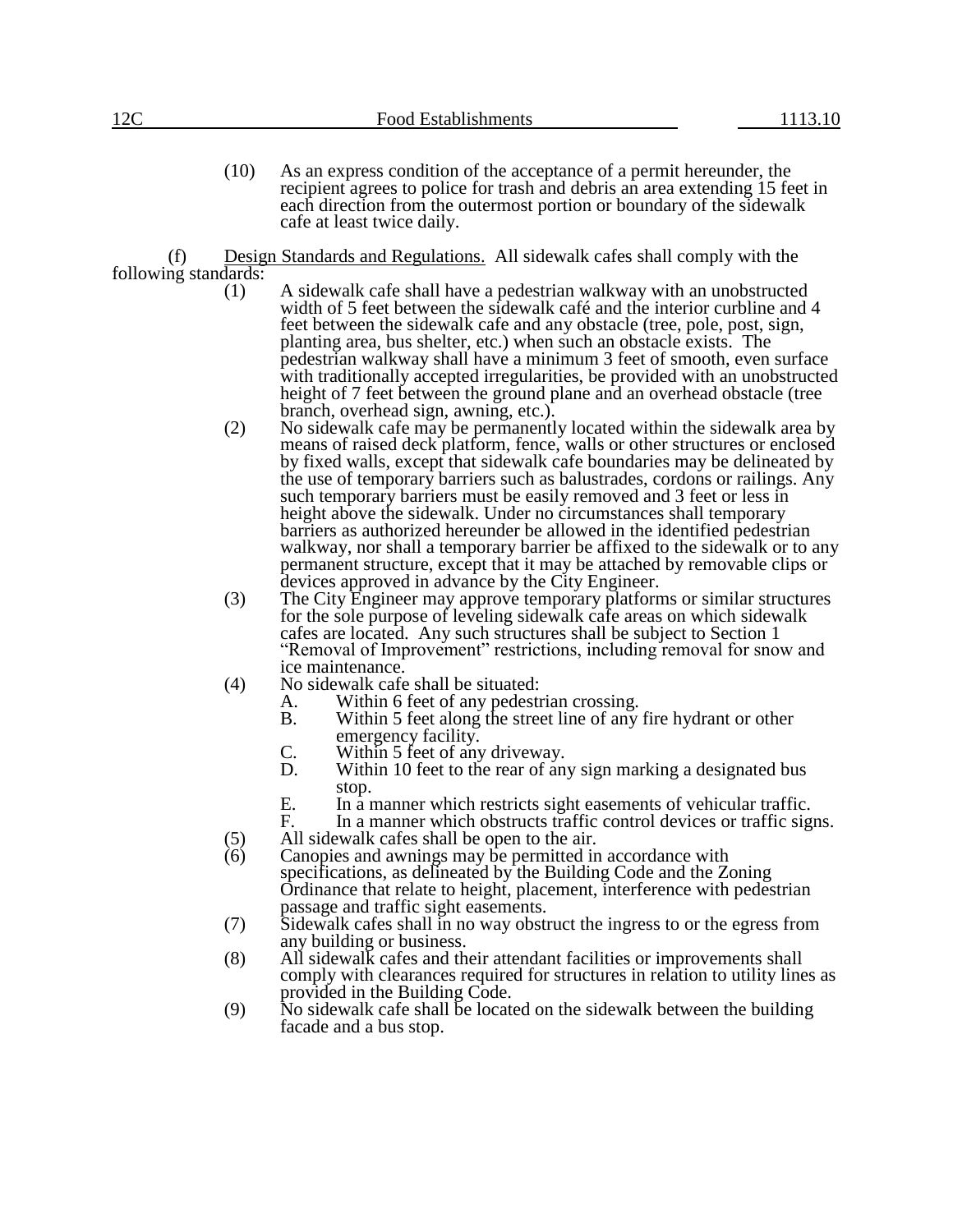- (10) No portion of a sidewalk cafe or its facilities, appurtenances, planters, shrubs, tables, chairs or other materials shall be permitted in the pedestrian walkway as defined in this section. Sidewalk cafes shall provide and maintain adequate lighting in and around the pedestrian walkway so as to allow sidewalk users to observe and avoid obstructions.
- (11) Sidewalk cafes shall not obstruct access to hydrants, streetlights, telephones, mailboxes, transit stops or any other public service facility on the sidewalk area or street.
- (12) No signs shall be hung or attached to any portion of the sidewalk cafe, except those signs that are in compliance with provisions of the City Zoning Ordinance.
- (13) A sidewalk cafe may be expanded to an abutting property with the written permission of that abutting property owner.
- (14) In the event that the proposed sidewalk cafe is not in front of a restaurant or abutting property, the applicant must provide written permission from the owner of the property and reasonable procedures that a sidewalk cafe can be operated in a noncontiguous location.
- shall:
- (g) Regulations. A sidewalk cafe authorized and operated pursuant to this section
	- (1) Comply with all plans submitted to and approved by the Community Development Department.
	- (2) Serve alcoholic beverages only in conformance with Pennsylvania Liquor Control Board requirements.
	- (3) Operate only during the same hours that the establishment is open for service. All patrons must be vacated from the sidewalk cafe and all utensils, containers or any other serving materials used in the operation of the sidewalk café or within the area used by the sidewalk cafe shall be removed from the sidewalk cafe area within 15 minutes after the establishment closes; provided, however, that any railing, flooring or other support or enclosure used in the assembly, operation or enclosure of the sidewalk cafe may be allowed to remain on the sidewalk area if specifically permitted in the Community Development Department's approval of the sidewalk cafe plans as described below.
	- (4) EDITOR'S NOTE: Subsection (g)(4) was deleted from the final version of Ordinance 13-2014.
	- (5) Use no food serving or food service equipment to hold, store, heat, warm, cool, chill or otherwise keep food to be served outside of the sponsoring restaurant for use in or by a sidewalk cafe.
	- (6) Serve no food or beverages to a patron at a sidewalk cafe unless that patron is seated at a table. If the sidewalk cafe is located adjacent to the sponsoring restaurant, the following is allowed:
		- A. Self-service by patrons, without table service.
		- B. Facilities for standing instead of sitting.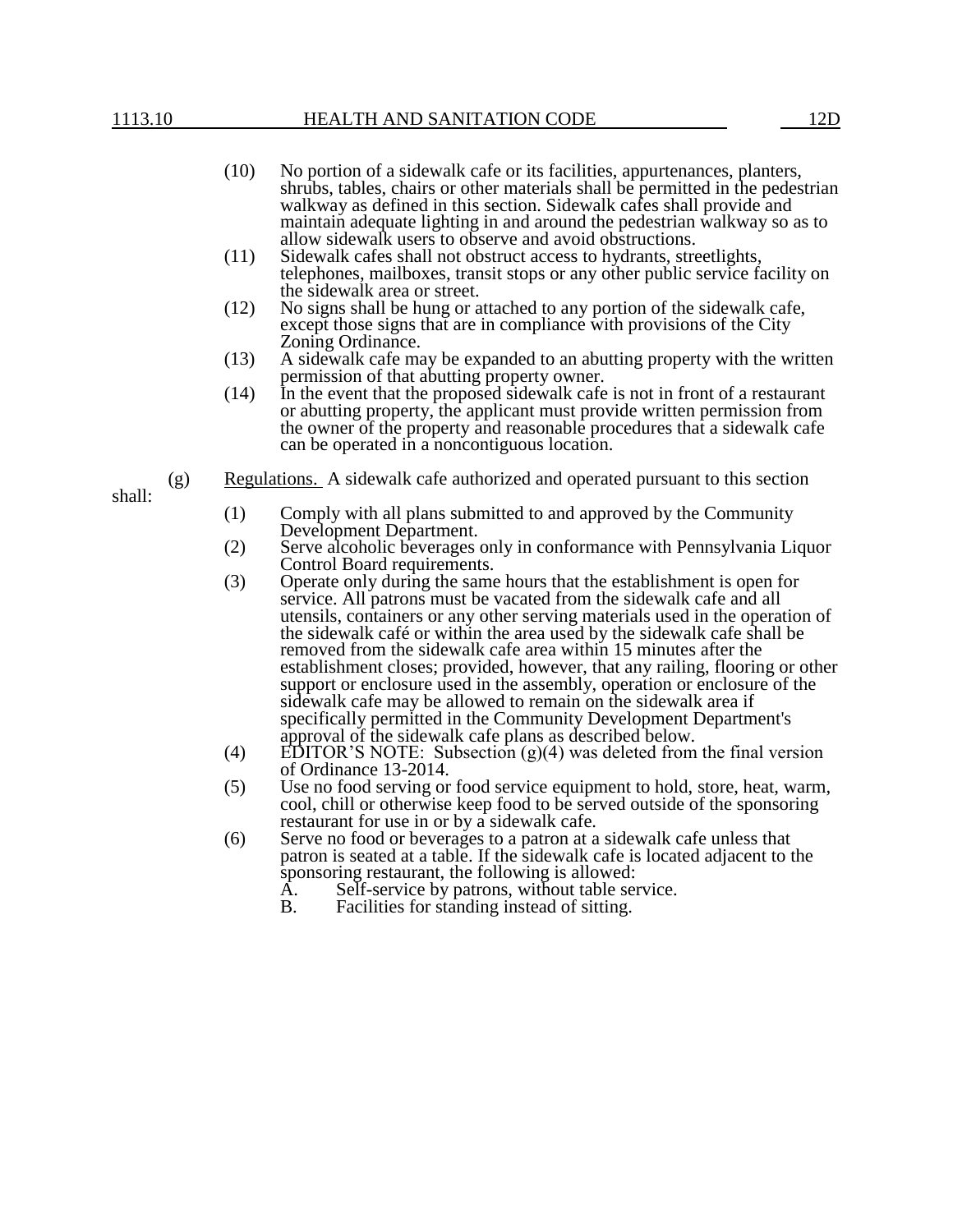# 12E Food Establishments 1113.10

- (7) Play no music, from whatever source (acoustical, electric, or other) on the premises outdoors, except in conformance with other City ordinances.
- (8) Police for trash and debris, including cigarette butts, an area extending 15 feet in each direction from the outermost portion or boundary of the sidewalk cafe at least twice daily.
- (9) Comply with all other provisions of the Codified Ordinances of the City of York.
- (h) Permit Fees.<br>(1) The p
	- The permit fee for a sidewalk cafe shall be fifty dollars (\$50) for the first calendar year and twenty-five dollars (\$25) for each calendar year thereafter.
	- (2) The permit fee for a mini-cafe shall be twenty-five dollars (\$25) for the first calendar year and fifteen dollars (\$15) for each calendar year thereafter.
	- (3) There shall be no prorating or rebating of permit fees.<br>(4) These fees shall be in addition to all other fees and tax
	- These fees shall be in addition to all other fees and taxes required for the establishment.

(i) Application Requirements. Each applicant for a license under this section shall submit three copies of his application and plans for the sidewalk cafe to the Community Development Department, which shall issue a permit upon compliance with the terms and conditions of this section. Application must be made within 14 business days prior to the intended start date. Applications for sidewalk cafe permits shall include the following:<br>(1) The name and street address of the applicant.<br>(2) The name and street address of the owner of the sidewalk cafe, c

- The name and street address of the applicant.
	- The name and street address of the owner of the sidewalk cafe, of the owner of the underlying freehold and/or abutting property owner if not the same person and:<br>A. A descript
		- A. A description of the owner of the abutting property, if other than a natural person, including the legal status (corporation, partnership, etc.) and a general description of the type(s) of business operated on the abutting property.
		- B. Letter from the abutting property showing their support for the operation of a sidewalk café.
		- C. Written authority in the form of a power of attorney from the owner to submit the application if the applicant is not the owner of the abutting property.
- (3) The name and street address of the registered agent for the service of process, if the applicant represents a corporation; or the names and street addresses of the officers or partners, if the applicant represents an association, partnership or other entity.
- (4) The name and street address of the operator, manager or other person responsible for the operation of the sidewalk café.
- (5) The name under which the sidewalk cafe will be operated.<br>  $(6)$  The street address and the City food establishment license
- The street address and the City food establishment license number of the restaurant operating and servicing the sidewalk café.
- (7) A copy of the current City business license.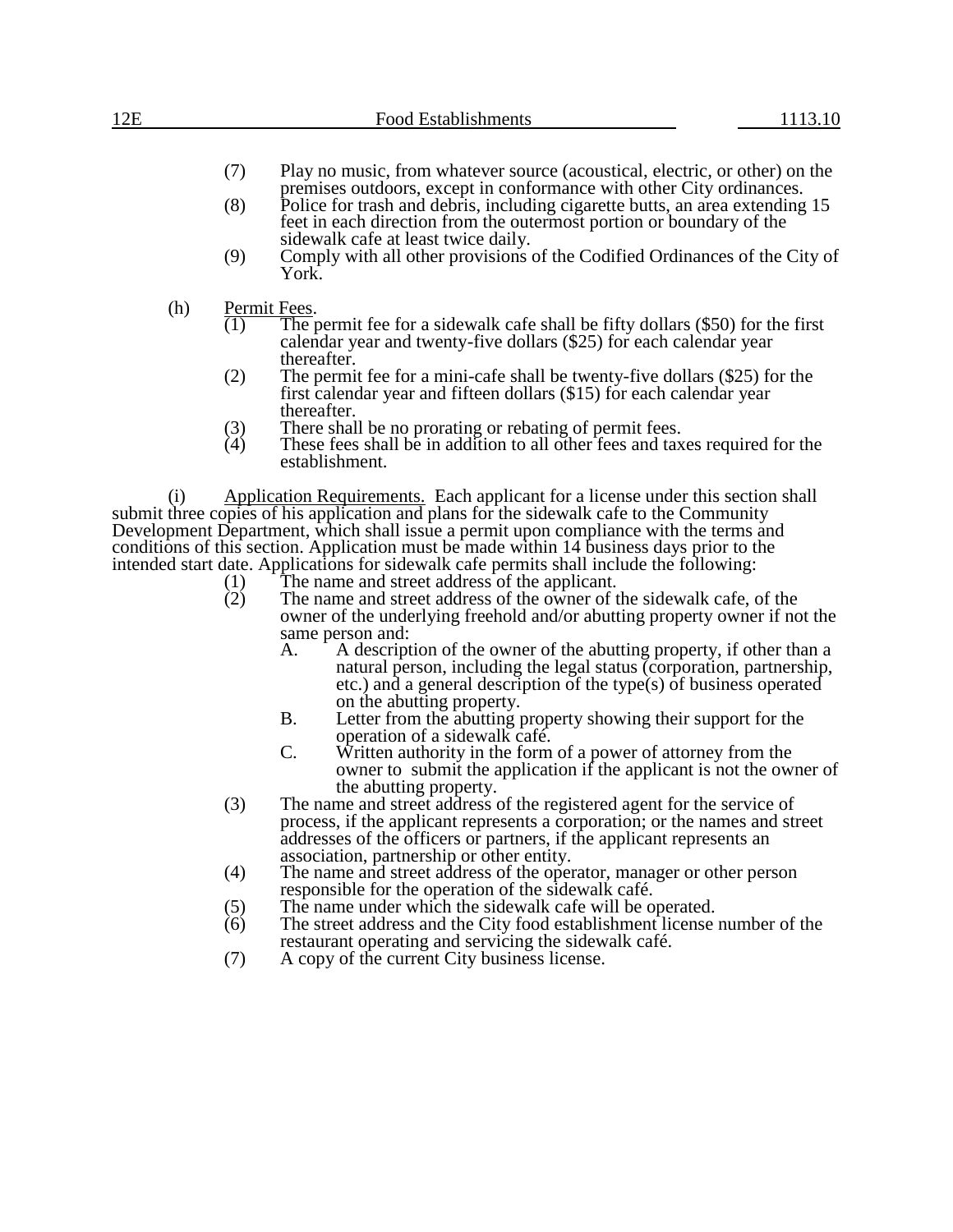- (8) A site plan drawn to a scale of  $\frac{1}{2}$  inch equals 1 foot, showing:
	- A. The entirety of the sidewalk abutting the property of the owner.<br>B. The frontage of the property proposed for the sidewalk café.
	- B. The frontage of the property proposed for the sidewalk café.<br>C. All abutting properties.
	- C. All abutting properties.<br>D. All existing sidewalk fe
	- All existing sidewalk features including, but not limited to, trees, utility poles, sign poles, fire hydrants, permanent litter receptacles, telephone booths, news vending racks and mailboxes.
	- E. Any bus stops within 25 feet on either side of the proposed sidewalk café area.
	- F. Detailed drawings of legible proportions showing the limits of the proposed sidewalk cafe site, the design dimension and proposed location of all proposed temporary structures (i.e., canopies, umbrellas, planters, landscaping, tables, chairs, all exterior lighting, electrical outlets, etc.), the proposed pedestrian walkway and the side and front elevations of the proposed sidewalk café.
- (9) The seating capacity of the proposed sidewalk café.<br>(10) A copy or copies of the certificate or certificates of i
- A copy or copies of the certificate or certificates of insurance required to be provided.
- (11) If the serving of alcoholic beverages is proposed, a copy of the current State liquor license that will allow or can be amended to allow applicant to serve alcoholic beverages in the sidewalk café.
- (j) Review of Application.
	- (1) Before any permit is issued pursuant to this section, the plans submitted to the Community Development Department pursuant to this section shall be referred to and approved by the Public Works Director, Police Department and Department of Fire and Rescue Services.
	- (2) The Community Development Department shall determine if the applicant has:<br>A.
		- Obtained the approval of the Public Works Director and Building Official for any railing, flooring or other support or enclosure used in the assembly, operation or enclosure of the sidewalk cafe. No such railing, flooring or other support or enclosure shall be considered an erection of, addition to or a structural alteration of a building or structure under applicable City Building Code unless such railing, flooring or other support or enclosure is permanently attached to such building or structure.
		- B. Complied with all rules, regulations and specifications of this section.
		- C. Complied with all applicable local and state building, fire and property maintenance codes.
		- D. Been deemed a "public nuisance" pursuant to Article 1751 of the City's Codified Ordinances ("Nuisance Abatement"). Properties that are considered a "public nuisance" and subject to possible closure shall not be eligible for a permit under this section.
	- (3) The Community Development Department may impose any other restriction on the location, size or design of the sidewalk cafe that protects the health, safety and welfare of the public.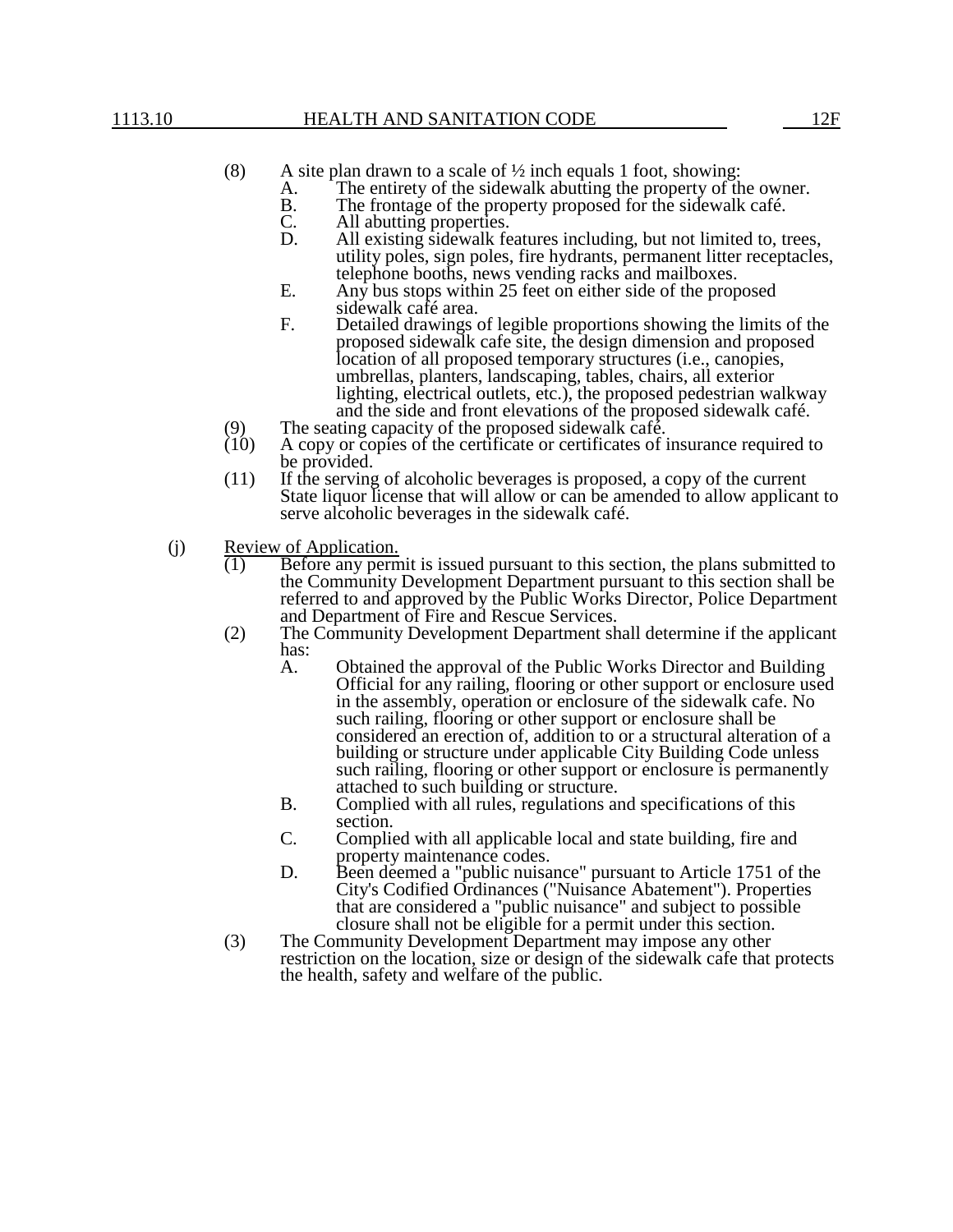- (k) Conditions for Issuance of Permit.<br>(1) Upon approval by the Com
	- Upon approval by the Community Development Department of the plans submitted by the applicant and upon the applicant furnishing to the City the following, the Community Development Department shall issue a permit, valid through the end of the calendar year:<br>A. A hold-harmless agreement executed by the
		- A. A hold-harmless agreement executed by the applicant and indemnifying the City against loss, including costs and expenses, resulting from injury to person or property as a direct or indirect result of the operation of the sidewalk cafe. Said hold-harmless agreement shall be subject to the approval of the City Solicitor.
		- B. Proof of liability insurance in the amount of \$500,000 per individual shall be provided, with the City named as an additional insured.
		- C. If applicable, proof that the applicant has a State liquor license authorizing him to serve alcoholic beverages in his/her sidewalk café.
	- (2) Sidewalk cafe permits are not transferable. Changes in ownership/operation require reapplication for a permit.

(l) Removal of Improvements. If the City incurs any costs in removing any equipment or improvements from a sidewalk café for the following reasons: the establishment allowed improvements to interfere with sidewalk maintenance including snow shoveling or deicing by City Public Works Department, the establishment went out of business or the establishment failed to renew its permit, or the establishment failed to relocate items impeding the sidewalk, the City shall remove and store all equipment and bill the property owner for the actual costs of labor, materials, equipment or any other item, service, including storage costs, or expense incurred by the City to correct such violation, plus any additional administrative fees. The equipment removed shall remain in the City's possession until the bill for removal and any fines or fees are paid in full.

- (m) Permit Duration and Renewal.
	- $\overline{(1)}$  A permit issued pursuant to this section shall be valid for one (1) calendar year unless the permit is suspended or revoked as provided herein, or unless the restaurant is closed, sold, or otherwise dissolved. Upon application for renewal, a sidewalk cafe permit will be reviewed and its complaint history, if any, shall be provided by the Community Development Department, Police Department, Department of Public Works, and Department of Fire and Rescue Services. Each agency shall provide to the Community Development Department copies of any inspection results, complaints filed and citations issued concerning the sidewalk cafe under consideration. The renewal fee for the renewed permit shall be as stipulated above in Section 1113.10(h).
	- (2) Before a permit is renewed, the restaurant and property upon which the sidewalk café is located must be compliant with all applicable local and state building, fire and property maintenance codes, and must not be considered a "public nuisance" pursuant to Article 1751 of the City of York's Codified Ordinances ("Nuisance Abatement").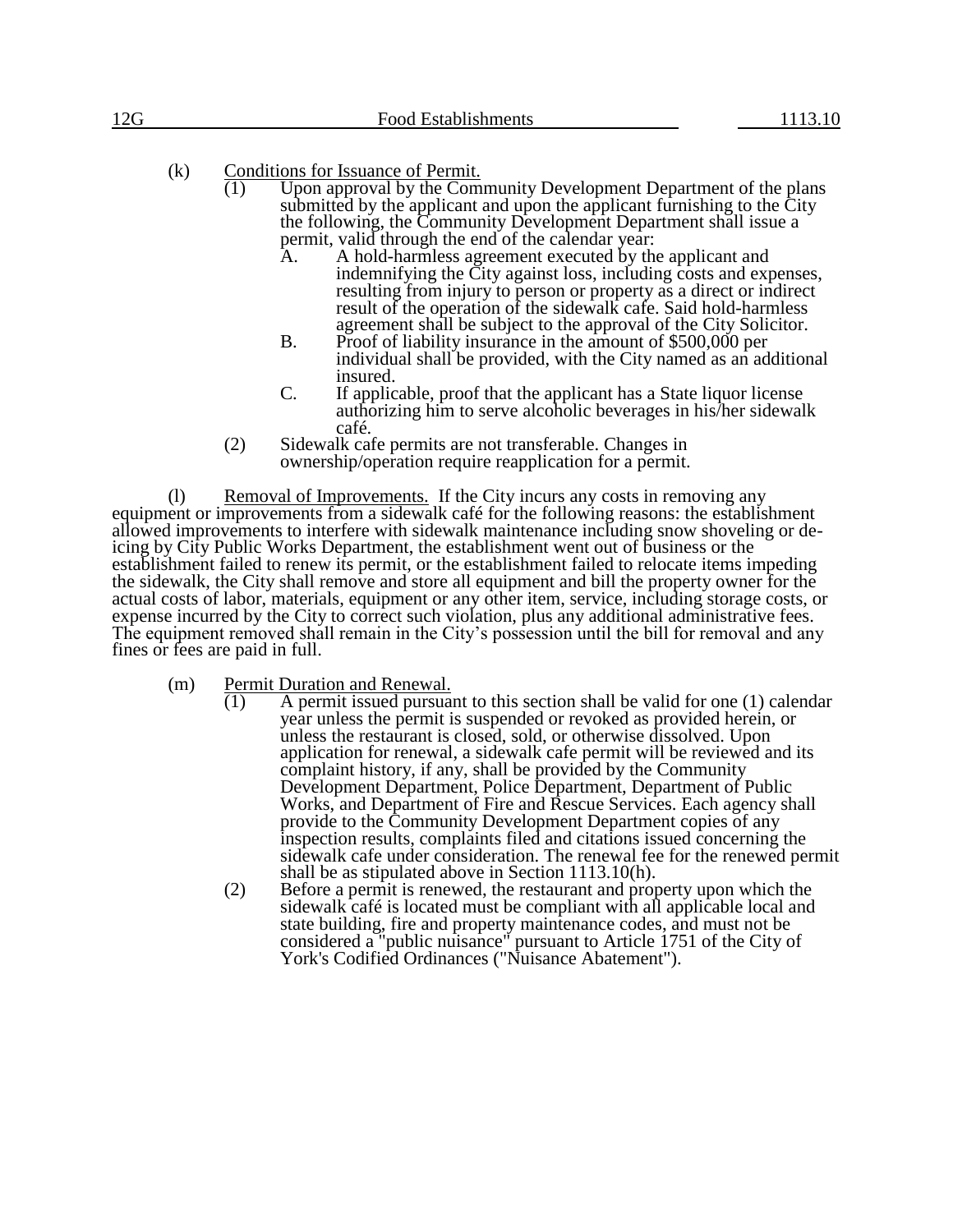(n) Written Notice of Violations; Suspension of Permit. Upon finding by either the Community Development Department or Police Department that an applicant has violated any provisions of this section, the Community Development Department shall give written notice to the applicant to correct said operational violation. Upon failure to correct said operational violation within the time frame specified, the Community Development Department may take appropriate action, as necessary, to maintain the pedestrian walkway. The Community Development Department may suspend the applicant's permit issued pursuant to this section, as well as pursue prosecution in accordance with the requirements herein. The Community Development Department shall give a violator reasonable time to repair any structural damage or physical violation of any provision of this section. An appeal before City Council shall be accorded if requested in writing and within fifteen (15) days from the date of the Community Development Department's written decision.

#### (o) Violations and Penalties; Effect on Eligibility for Permit.

- $\overline{(1)}$  Whoever violates any provisions of this section shall, upon conviction thereof in a summary proceeding, be fined not less than two hundred dollars (\$200.00) and not more than one thousand dollars (\$1,000) for each offense, to be collected as other fines and costs are by law collectible, or imprisoned for not more than 90 days, or both. Each day during which a violation occurs shall constitute a separate offense. Any person who is convicted of a violation of any of the provisions of this section may have his permit suspended for one full year and may not be eligible for another license until the expiration of one (1) full year from the date of the license suspension.
- (2) In the event of one or more infractions to the provisions herein or other violations of City ordinances, the permit may be revoked by the Community Development Department. Prior to such revocation, the Community Development Department shall give ten (10) days written notice to the permittee of his violation of or his failure to observe a general condition as set out above. If the permittee requests a hearing in writing prior to the expiration of that 10-day notice period, the Community Development Department shall hold a hearing to determine if the permit should be revoked. The permittee may present evidence in his own behalf if he so desires. The decision in regard to revocation may be appealed in writing to City Council within fifteen (15) days of the Community Development Department's written decision to revoke the permit. If the permittee fails to request such a hearing, the revocation shall become effective upon the expiration of the 10-day notice period. If a permit granted under this Section is revoked, all tables, chairs, and other appurtenances used as a part of the sidewalk cafe shall be immediately removed from the sidewalk.
- (3) This section and the foregoing penalties shall not be construed to limit or deny the right of the City or any person to such equitable or other remedies as may otherwise be available with or without process of law.